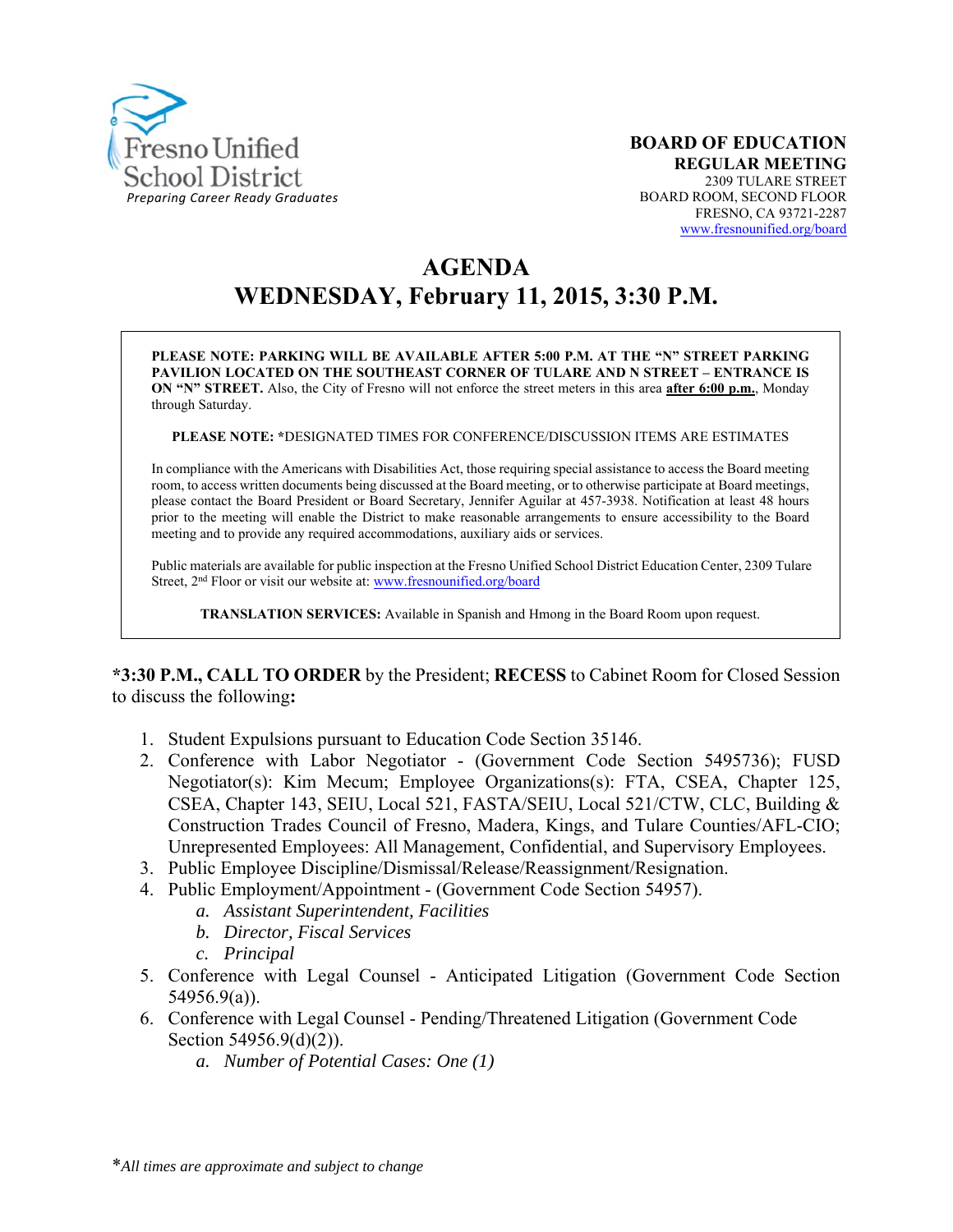### **5:30 P.M., RECONVENE** and report action taken during Closed Session, if any.

### **PLEDGE OF ALLEGIANCE**

Rene Rocha, a parent that has had a positive impact at Figarden Elementary, will lead the flag salute.

### **APPROVE Minutes**

Included in the Board binders are the draft minutes for the January 21, 2015 Regular Meeting and January 26, 2015 Special Meeting. The Superintendent recommends approval. Contact person: Michael E. Hanson, telephone 457-3884.

### **HEAR Reports from Student Board Representatives**

An opportunity is provided to hear comments/reports from Student Board Representatives from Edison High School. Contact person: Rosario Sanchez, telephone 457-6223.

# **HEAR Report from Superintendent**

ALL CONSENT AGENDA items are considered to be routine by the Board of Education and will be enacted by one motion. There will be no separate discussion of items unless a Board member or member of the community so requests, in which event, the item(s) will be considered following approval of the Consent Agenda.

# **A. CONSENT AGENDA**

# **A-1, APPROVE Personnel List**

Included in the Board binders is the Personnel List, Appendix A, as submitted. The Superintendent recommends approval. Contact person: Kim Mecum, telephone 457-3548.

# **A-2, ADOPT Findings of Fact and Recommendations of District Administrative Board**

The Board of Education received and considered the Findings of Fact and Recommendations of District Administrative Panels resulting from hearings on expulsion and readmittance cases conducted during the period since the January 21, 2015, Regular Board meeting. The Superintendent recommends adoption. Contact person: Rosario Sanchez, telephone 457-6223.

# **A-3, APPROVE Funding Support For Fresno First Steps Home Organization**

Included in the Board binders is information on the Fresno First Steps Home (FFSH) organization. This organization provides housing and supportive services for chronically homeless families. Collaboration with FFSH will provide additional support to the homeless students within our district. The Superintendent recommends approval. Fiscal Impact: Sufficient funds of \$25,000 are available in the General Fund budget. Contact person: Rosario Sanchez, telephone, 457-6223.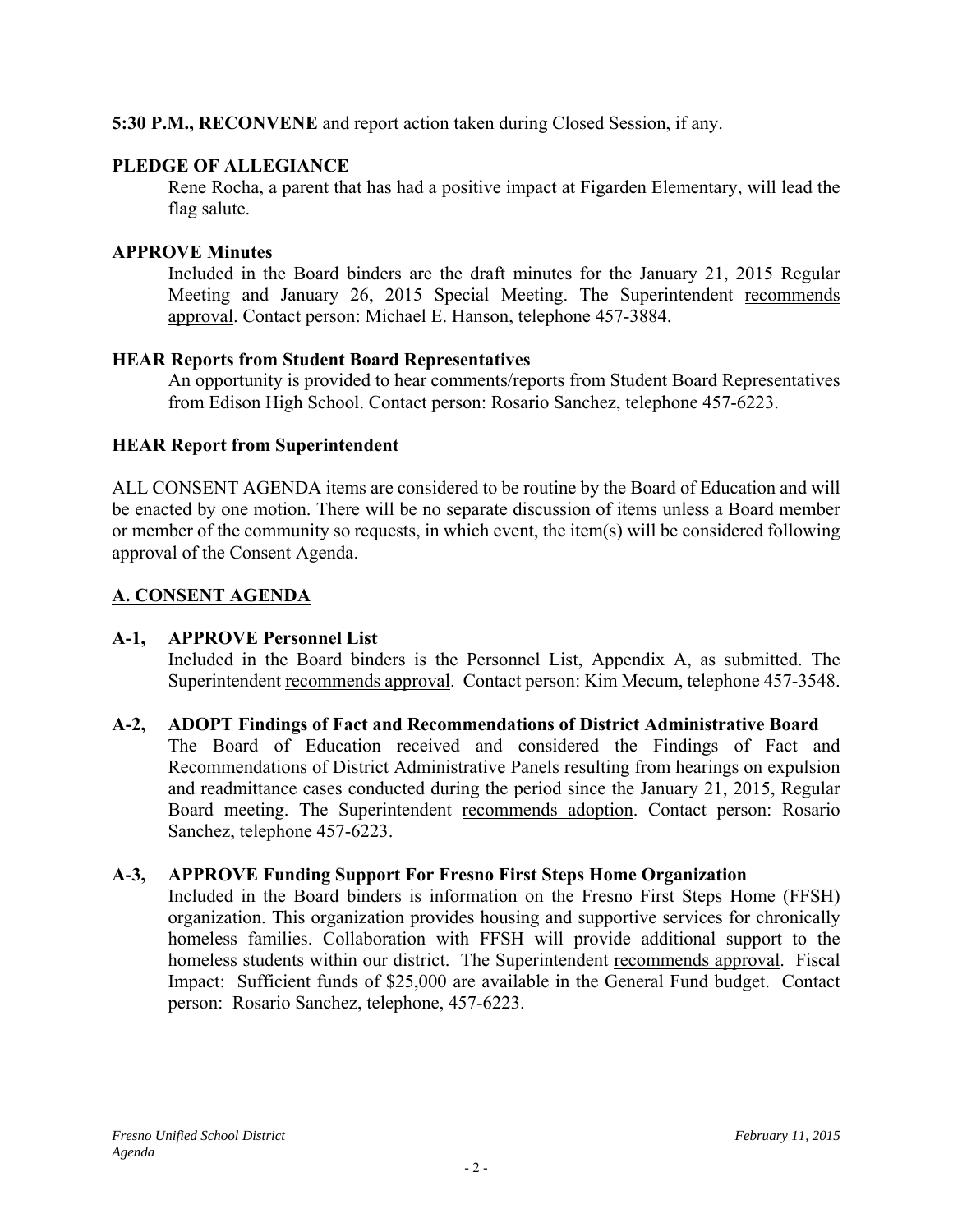#### **A. CONSENT AGENDA** - *continued*

#### **A-4, APPROVE Independent Contractor Services Agreements with Therapy Travelers and Staff Rehab**

Included in the Board binders are two Independent Contractor Services Agreements as required by Individualized Education Programs (IEPs). The term of each agreement will commence on February 17, 2015 and will end on June 30, 2015. The Superintendent recommends approval. Fiscal Impact: Sufficient funds in the amount of \$148,024 are available in the Special Education budget. The Superintendent recommends approval. Fiscal Impact: Sufficient funds in the amount of \$148,024 are available in the Special Education budget. Contact person: Rosario Sanchez, telephone 457-6223.

#### **A-5, APPROVE Itinerary Changes for an Out-of-Country Field Trip for Fresno High School**

Included in the Board binders is a matrix and revised itinerary with specific details for an out-of-country field trip involving students from Fresno High School. This field trip was approved as Agenda Item A-6 at the November 20, 2013, Board meeting. Changes to the approved itinerary were requested by the tour company. The Superintendent recommends approval. Fiscal Impact: Expenses for this trip will be paid for via fundraising, and/or out of pocket by students. Contact person: Rosario Sanchez, telephone 457-6223.

#### **A-6, APPROVE Award of Bid 15-10, McLane High School Site Improvements**

Included in the Board binders is information on Bid 15-10 for upgrades to the Cedar/Clinton parking lot and Cedar pedestrian entry at McLane High School. The project includes improvements to the main entrance with decorative concrete, a planter box, and benches to match those on the quad, and installation of irrigation and low water-use trees throughout the main parking lot. The request for bid was lawfully advertised on December 10, 2014. Notifications were sent to seventy-two (72) vendors and four (4) construction trade publications, and the district received ten (10) responses:

Staff recommends award to the lowest responsive, responsible bidder:

Clean Cut Landscape (Clovis, California) \$270,908

The Superintendent recommends approval. Fiscal Impact: Sufficient funds of \$270,908 are available in the General Fund budget. Contact person: Karin Temple, telephone, 457- 3134.

### **A-7, DENY Claim #14-0919-0284**

Included in the Board binders is a Claim for Damages on Minor, case #14-0919-0284. The Superintendent recommends that the Claim be denied and the matter referred to the district's Director of Benefits and Risk Management for further handling. The Superintendent recommends denial. Fiscal Impact: There is no fiscal impact to the district at this time. Contact person: Ruth F. Quinto, telephone 457-6226.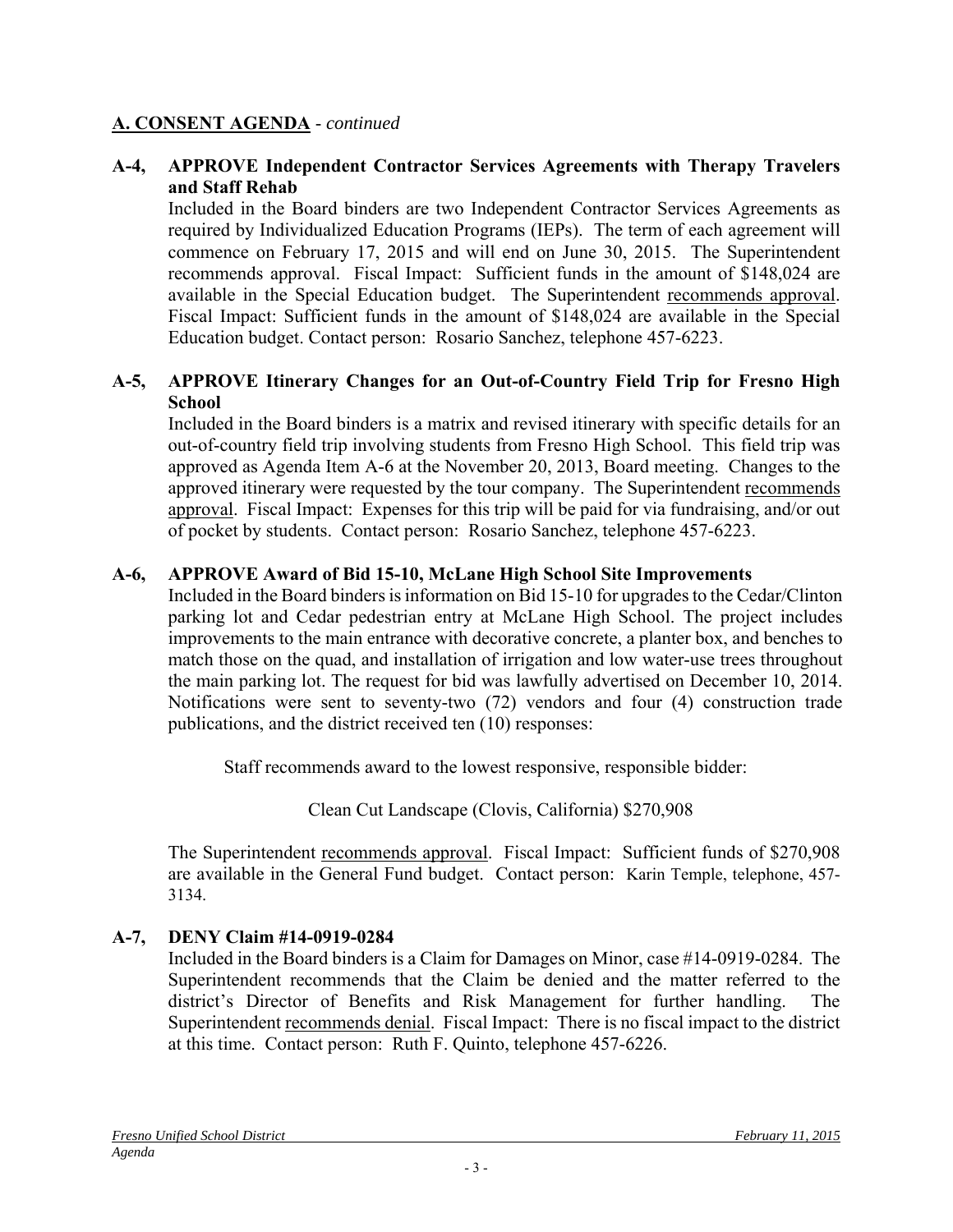#### **A. CONSENT AGENDA** - *continued*

#### **A-8, DENY Claim #14-1025-0312**

Included in the Board binders is a Claim for Damages on Nora Flores, case #14-1025-0312. The Superintendent recommends that the Claim be denied and the matter referred to the district's Director of Benefits and Risk Management for further handling. The Superintendent recommends denial. Fiscal Impact: There is no fiscal impact to the district at this time. Contact person: Ruth F. Quinto, telephone 457-6226.

#### **A-9, RATIFY Purchase Orders from November 1, 2014 through November 30, 2014**

Included in the Board binders is a list of Purchase Orders for \$10,000 or more submitted for ratification by the Board. Purchase Orders/contracts that are required by law to be competitively bid will be submitted as separate agenda items. Beginning on page ten (10) is a list of Purchase Orders issued from November 1, 2014 through November 30, 2014. These Purchase Orders were previously authorized and awarded by the Board. The Purchase Orders are submitted for information only and are not included for ratification. The Superintendent recommends ratification. Fiscal Impact Funding is noted on the attached pages. Contact person: Karin Temple, telephone, 457-3134.

#### **END OF CONSENT AGENDA (ROLL CALL VOTE)**

### **UNSCHEDULED ORAL COMMUNICATIONS**

Individuals who wish to address the Board on topics within the Board's subject matter jurisdiction, but **not** listed on this agenda may do so at this time. While all time limitations are at the discretion of the Board President, generally members of the public will be limited to a maximum of three (3) minutes per speaker for a total of thirty (30) minutes of public comment as designated on this agenda. Any individual who has not had an opportunity to address the Board during this initial thirty (30) minute period may do so at the end of the meeting after the Board has addressed all remaining items on this agenda. Individuals with questions on school district issues may submit them in writing. The Board will automatically refer to the Superintendent any formal requests that are brought before them at this time. The appropriate staff member will furnish answers to questions. Please note that if you wish to address the Board on an agenda item, you should do so when that specific item is called.